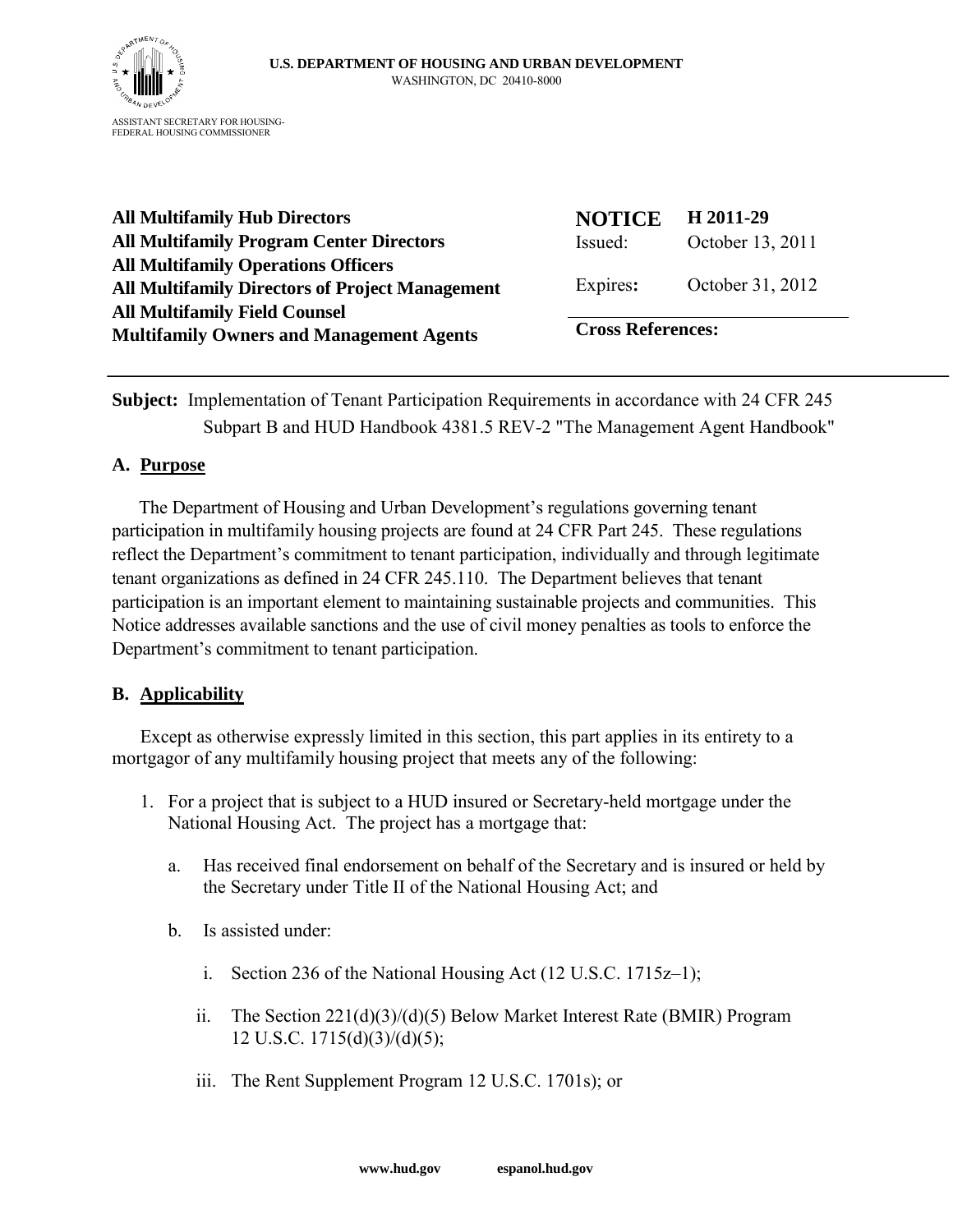- iv. The Section 8 Loan Management Set-Aside Program (LMSA) following conversion to such assistance from the Rent Supplement Program assistance.
- 2. Formerly HUD-owned project. The project, before being acquired by the Secretary was assisted under:
	- a. Section 236 of the National Housing Act (12 U.S.C. 1715z–1);
	- b. The Section  $221(d)(3)(d)(5)$  BMIR Program (U.S.C. 1715(d)(3)/(d)(5));
	- c. The Rent Supplement Program (12 U.S.C. 1701s); or
	- d. The Section 8 LMSA Program following conversion to such assistance from assistance under the Rent Supplement Program, and
	- e. Was sold by the Secretary subject to a mortgage insured or held by the Secretary and includes an agreement to maintain the low- and moderate-income character of the project.
- 3. State or local housing finance agency projects. The project receives assistance under Section 236 of the National Housing Act (12 U.S.C. 1715z-1) or the Rent Supplement Program (12 U.S.C. 1701s) administered through a state or local housing finance agency, but does not have a mortgage insured under the National Housing Act or held by the Secretary.
- 4. The project receives project-based assistance under Section 8 of the United States Housing Act of 1937 (this regulation does not cover tenant participation in Public Housing Authority(s) (PHAs) that administer such project-based assistance).
- 5. The project receives enhanced vouchers under the Low-Income Housing Preservation and Resident HomeOwnership Act of 1990, the provisions of the Emergency Low-Income Housing Preservation Act of 1987, or the Multifamily Assisted Housing Reform and Affordability Act of 1997, as amended.
- 6. The project receives assistance under the Section 202 Direct Loan program or the Section 202 Supportive Housing for the Elderly Program.
- 7. The project receives assistance under the Section 811 Supportive Housing for Persons with Disabilities Program.
- 8. Cooperative mortgagors are not subject to the provisions of 24 CFR 245 Part B.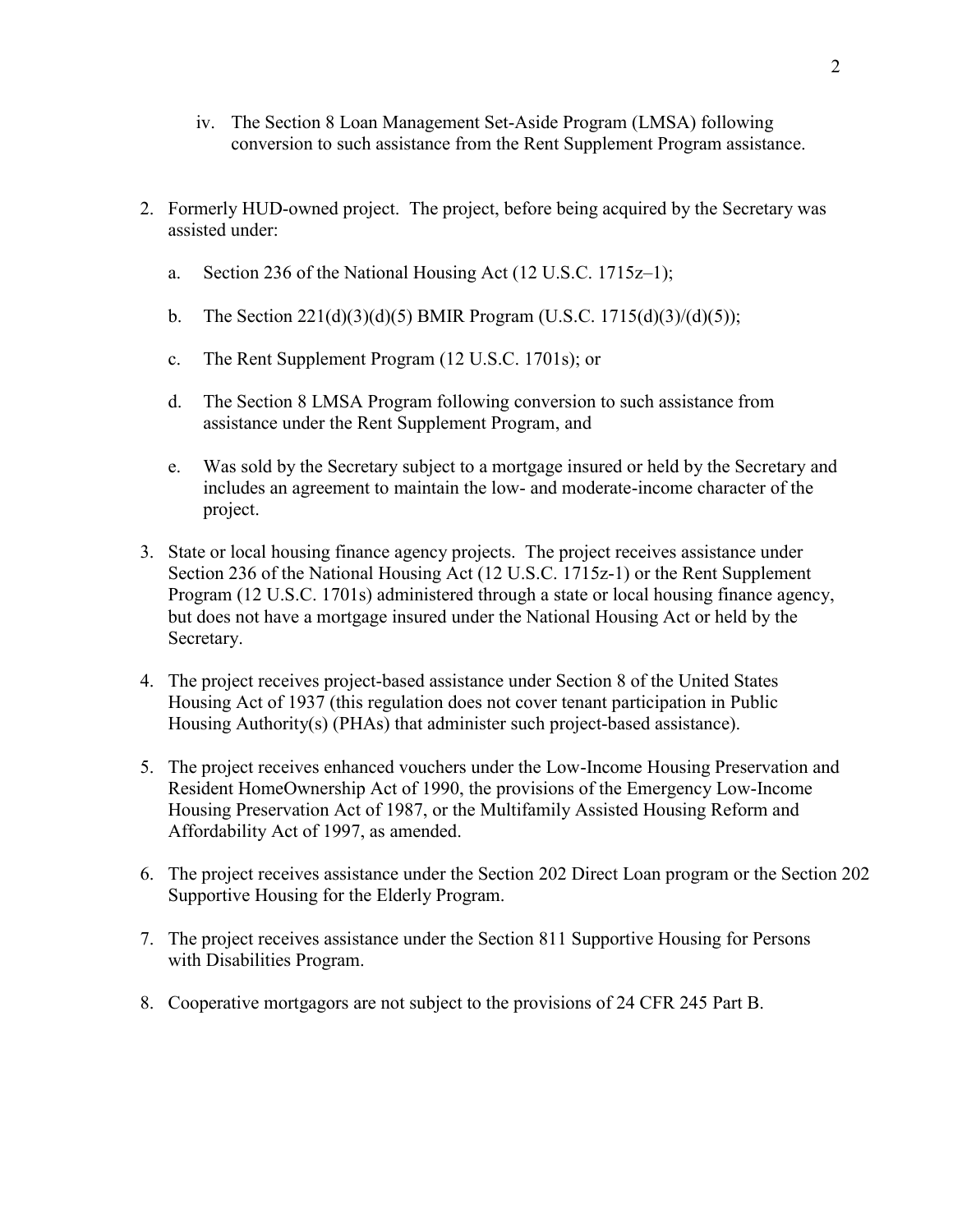## **C. Rights of Tenants and Tenant Organizations**

### 1. Rights of Tenants to Organize

24 CFR 245.100 provides tenants of a covered multifamily housing project the right to establish and operate a tenant organization for the purpose of addressing issues related to their living environment as well as activities related to housing and community development. A tenant organization is considered legitimate if it has been established by the tenants of a multifamily housing project covered under Section 245.10 for the purpose described above, and meets regularly, operates democratically, is representative of all residents in the development, and is completely independent of Owners, management, and their representatives. The definition of legitimate tenant organization includes "organizing committees" newly formed by residents, and does not require specific structures, written by-laws, elections, or resident petitions.

A link<sup>1</sup> to this Notice will connect the reader to a brochure entitled "Resident Rights  $\&$ [Responsibilities"](http://www.hud.gov/offices/hsg/mfh/gendocs/mfhrrr.pdf) which addresses tenant rights to organize. Owners and/or management agents are required to provide the head of household with a copy of this brochure at move-in and annually at recertification (Ref: HUD Handbook 4350.3 REV-1: Occupancy Requirements of Subsidized Multifamily Housing Programs, Chapter 6-27, Paragraph B.1.i.).

2. Protected Activities

 24 CFR 245.115 identifies activities that Owners and management agents must allow tenants and tenant organizers to conduct related to establishment or operation of a tenant organization. These activities include:

- i. distributing leaflets in lobby and common areas, under tenants' doors, posting information on bulletin boards,
- ii. initiating contact with tenants, conducting door-to-door surveys to ascertain interest in establishing a tenant organization, and to offer information about the tenant organization,
- iii. offering assistance for tenants to participate in tenant organization activities and
- iv. convening tenant organization meetings on-site in a manner that is fully independent of management representatives. In order to preserve the independence of tenant organizations, management representatives may not attend such meetings unless invited by the tenant organization.

 1 http://www.hud.gov/offices/hsg/mfh/gendocs/mfhrrr.pdf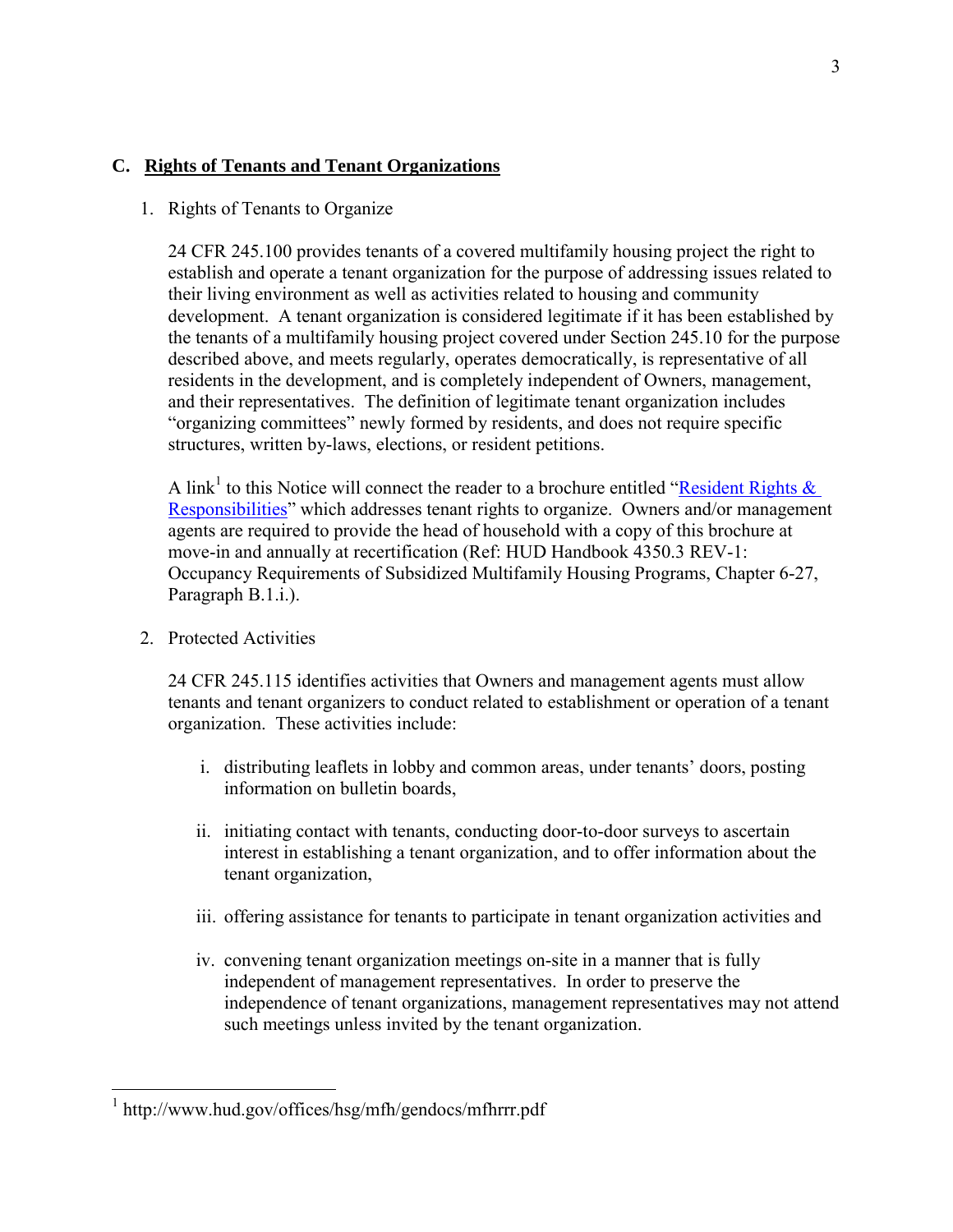Tenants also have the right to formulate responses to:

- i. Owners' requests for rent increases,
- ii. Partial Payment of Claims,
- iii. Conversion from project paid utilities to tenant-paid utilities,
- iv. A reduction in tenant utility allowances,
- v. Converting units to non-residential use, cooperative housing, or condominiums,
- vi. Major capital additions, and
- vii. Loan prepayment.
- 3. Meeting Space
	- a. Owners and management agents of covered projects must reasonably make available the use of any community room or other available space appropriate for meetings when requested by tenants or the tenant organization for activities related to the operation or establishment of the tenant organization or to collectively address issues related to their living environment. These meeting spaces must be accessible to persons with disabilities, unless this is impractical for reasons beyond the Owner/management agent's control.
	- b. An Owner may charge a reasonable fee, approved by HUD and received into the project's account, as may normally be imposed for use of such facilitates in accordance with procedures prescribed by HUD. An Owner may elect to waive this fee and is not required to charge a HUD-approved fee. An Owner does not need HUD approval to waive this fee.
	- c. The process of obtaining HUD approval for a fee will proceed according to the following:
		- i. Owner/management agents will submit a request, with supporting documentation (such as rates for similar areas of space from similar projects in near proximity), to charge a tenant organization/committee a reasonable fee for using space/facilities of the project.
		- ii. Hub/PC staff will approve the fee, if reasonable, as evidenced by supporting documentation.
		- iii. If such charges are recurring, Owner/management agents are not required to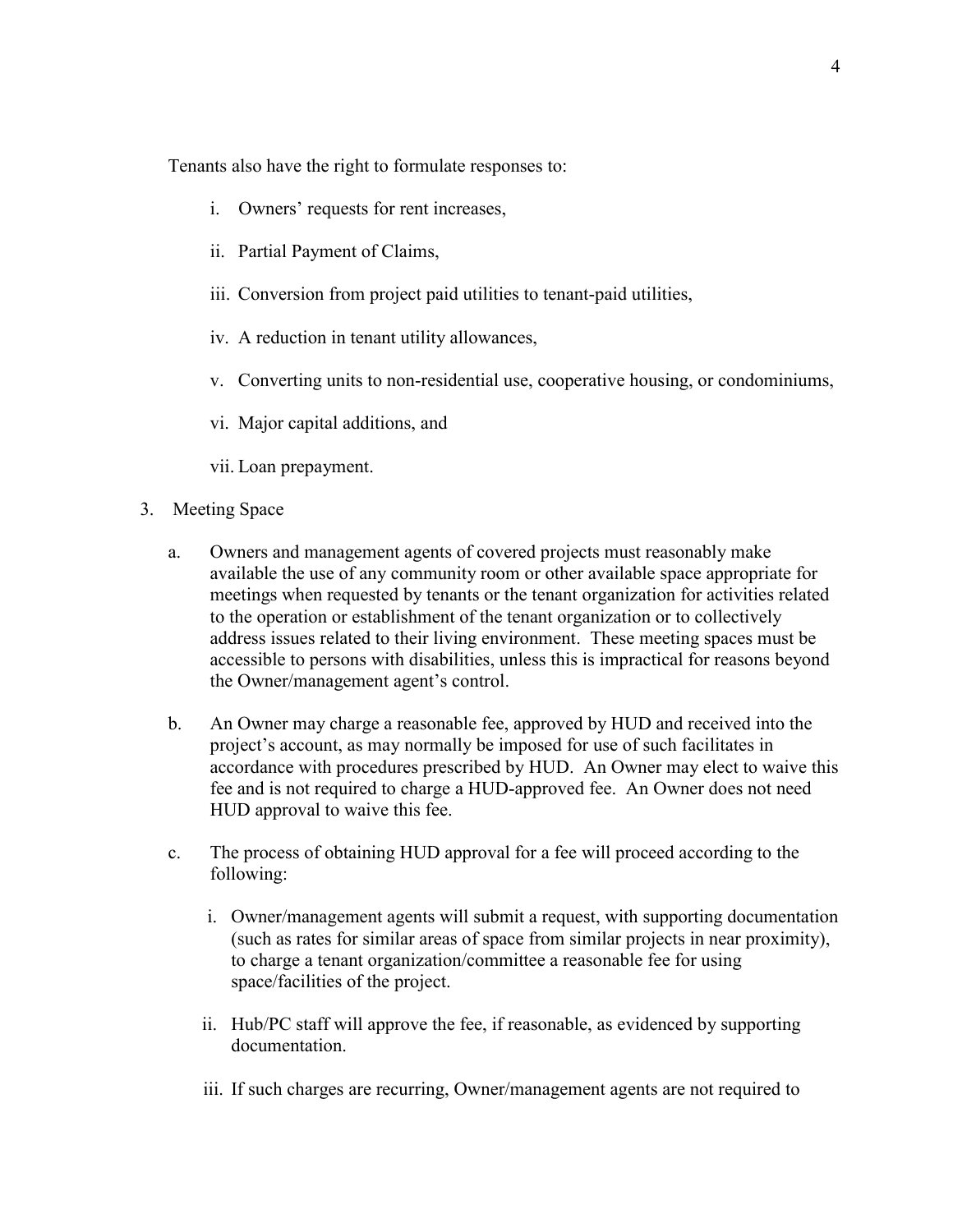request HUD approval for each charge.

iv. Any HUD-approved fee must be documented in the monthly accounting reports and/or Annual Financial Statements (AFS), depending on the frequency of the charge.

# 4. Tenant Organizers

- a. 24 CFR 245.125 defines a "tenant organizer" as a tenant or non-tenant who assists other tenants in establishing and operating a tenant organization, and who is not an employee or representative of current or prospective Owners, managers, or their agents. Owners and management agents must allow tenant organizers to assist tenants in establishing and operating tenant organizations.
- b. A non-tenant, "tenant organizer" must be accompanied by a tenant while on the property of the multifamily housing project only in cases where the project has a consistently enforced, written policy against canvassing. Where there is such a non-canvassing policy, non-tenant organizers must be afforded the same rights and privileges as other uninvited outside parties. Where there is no such policy against canvassing, the project shall be treated as if it has a policy favoring canvassing.

# **D. Impediments to Residents or Resident Associations Attempting to Exercise their Rights**

HUD Handbook 4381.5 (REV-2), *The Management Agent Handbook*, Chapter 4 "Working with Residents" Section 4.8d identifies specific actions by Owners and management agents that constitute impediments to residents or resident associations attempting to exercise their rights. These include:

- Unreasonable denial of accessible meeting space to residents;
- Repeatedly sending management representatives to resident meetings when residents have requested management not to attend;
- Evicting, threatening to evict, withholding entitlements, or otherwise penalizing residents for organizing or asserting their rights;
- Attempting to adversely influence resident leaders by offering individual inducements such as employment, preferential transfers, rent abatements, favored repairs, or other benefits not available to all residents in the project;
- Attempting to form a competing resident organization under the control of the management company or the Owner; and
- Running for office or otherwise serving as a member of the resident organization.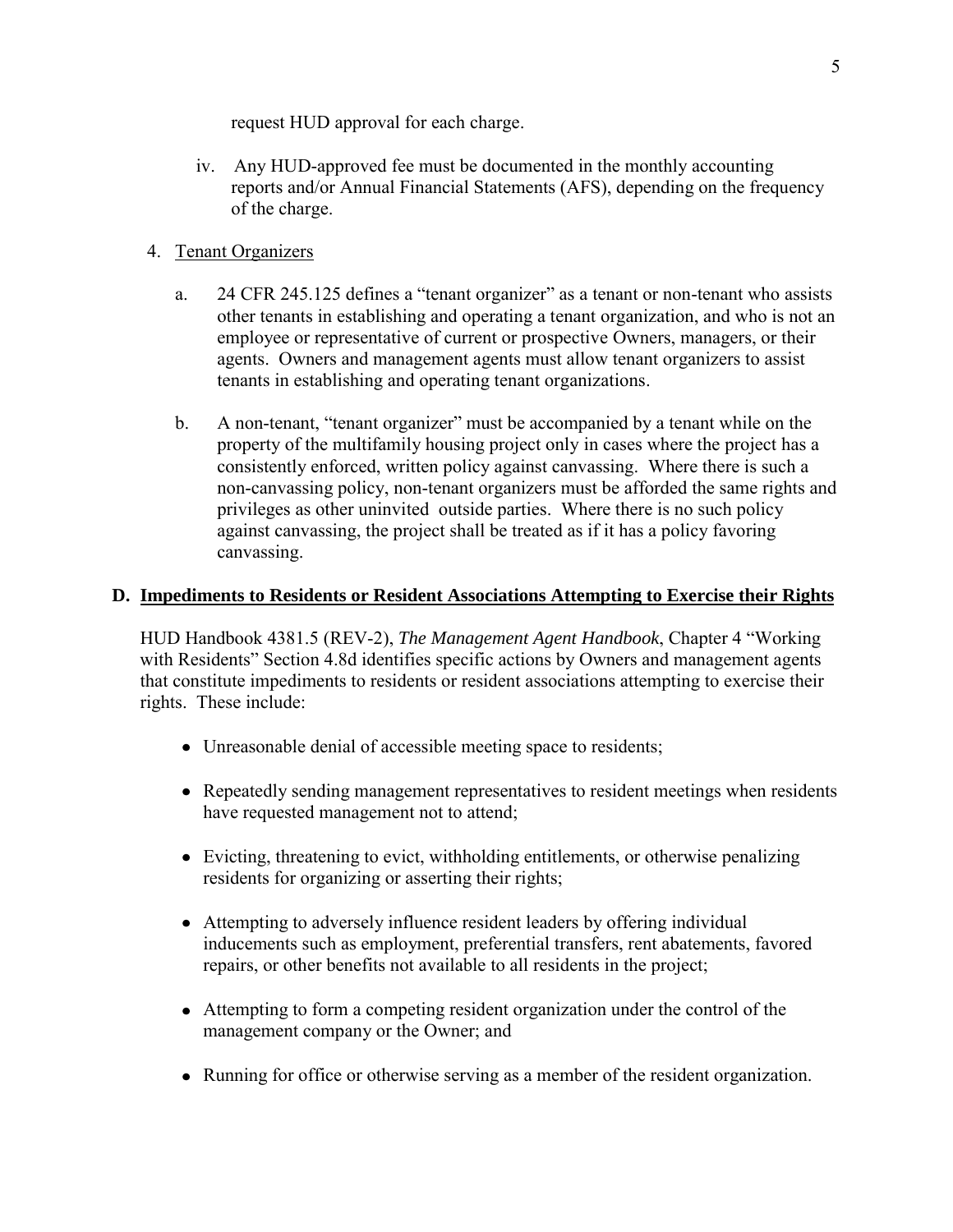- a. Owners, management agents, principals, or affiliates of projects with an insured and assisted mortgage described in 24 CFR Section 245.10(a)(1) who violate any provision of 24 CFR Part 245, Subpart B, may be liable for one or more of the following sanctions:
	- i. Debarment an exclusion of an individual, organization and its affiliates from conducting business with any Federal Agency government-wide. Debarment is the most serious compliance sanction and is typically imposed for a threeyear period. See Title 2 CFR Parts 180 and 2424.
	- ii. Suspension a temporary action with the same effect as debarment. See 2 CFR Parts 180 and 2424.
	- iii. Limited Denial of Participation (LDP) an action that excludes a party from further participation in a certain HUD program area. The scope of the LDP may also be limited to a certain geographic area, and generally expires in one year.
	- iv. Civil Money Penalties fines which may be imposed on Owners, principals of Owners, and management agents who knowingly and materially fail to comply with any provision of 24 CFR Part 245, Subpart B, and, therefore, fail to provide management for the project acceptable to the Secretary. By adjustment under the Federal Civil Penalties Inflation Adjustment Act of 1990, the maximum civil money penalty for each offense is currently \$37,500, but the actual amount of the penalty is determined by applying the factors listed in 24 CFR Section 30.80. These include, among other things, the gravity of the offense, the Owner's history of prior offenses, injury to the public resulting from the violations, the Owner's culpability for the violations, and the Owner's ability to pay the penalty. As these will vary from case to case, there is no schedule of Civil Money Penalty (CMP) amounts. The maximum amount is now \$37,500 but the actual amount sought in any particular case depends on the Departmental Enforcement Center's (DEC) analysis of the factors as they apply to each case.
- b. Owners, management agents, principals, affiliates of projects assisted under provisions described in 24 CFR Section  $245.10(a)(2)-(7)$  who violate any provision of 24 CFR Part 245, Subpart B, may be liable for one or more of the above sanctions except for civil money penalties.

#### **F. Enforcement Process**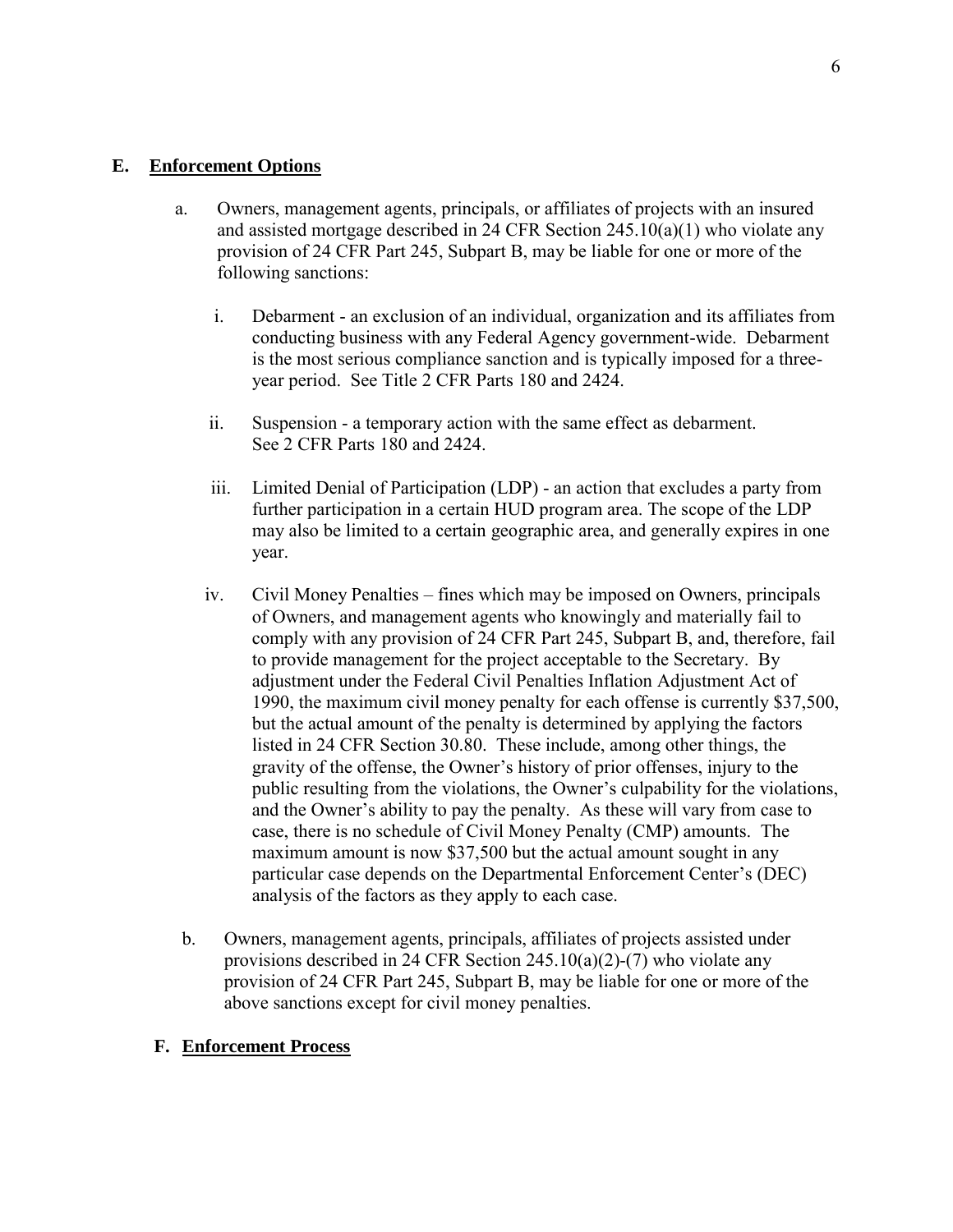A tenant or tenant organization may file a written complaint with the local HUD office alleging a consistent pattern of violations of HUD program requirements, or a single violation that causes serious injury to the public or tenants.

The Owner/management agent must also be provided with a copy of the complaint and factual evidence must support the complaint.

Evidence supporting the complaint may be signed statements from tenants who have observed violations of 24 CFR 245 Subpart B, documents from Owners expressing opposition to tenant organizing activities, documents denying the use of facilities for purposes of organizing an association or holding meetings. Any or all of these and other forms of documentation may be considered when providing evidence supporting the complaint.

 The Hub/PC Director must discuss the complaint with the project Owner or management agent and with the complainant tenant or tenant organization. Based on these discussions and review of the factual supporting documentation, the Hub/PC Director must determine whether the complaint is legitimate and enforcement action is required to cure a violation Part 245 Subpart B.

If the determination is to pursue enforcement action, a Notice of Violations (NOV) of the Regulatory Agreement or/and Notice of Default (NOD) of the Housing Assistance Payment Contract will be sent by the Hub Director or his/her designee to the project Owner. The Owner will have 30 days to respond to the NOV/NOD.

- i. If the Owner fails to respond, or the response does not satisfactorily address the violations alleged in the complaint, then an elective referral will be sent by the Hub/PC Director or his/her designee to the DEC, and the Owner should be flagged in the Active Partners Participation System (APPS).
- ii. If the Owner's response adequately addresses the violations alleged in the complaint and is found to be in compliance, then the flag is not placed in APPS and no referral to the DEC is required.

If a referral to the DEC is necessary, the Hub/PC Director or his/her designee must file an elective referral through the Integrated Real Estate Management System (iREMS). (See iREMS User's Guide, dated May 2008, Chapter 11 "Risk Management").

The DEC will review the administrative record of the referral to determine what action the Department will pursue. The DEC will advise the Hub Director as well as the Owner of the result of their review and the appeal process. The advice from the DEC will contain the pre-penalty notice language required by 24 CFR 30.70.